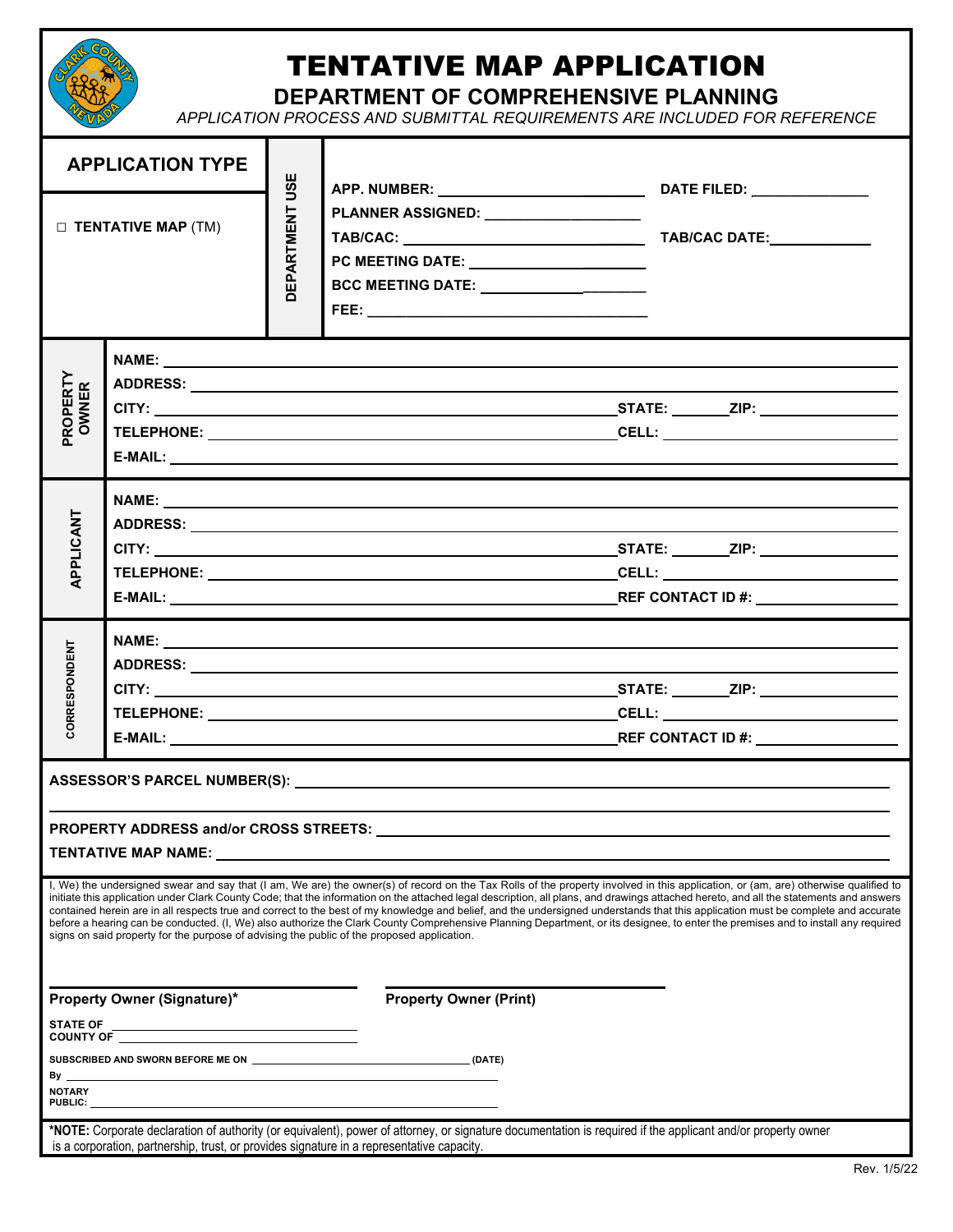## APPLICATION PROCESS

*A SUMMARY GUIDE THROUGH THE APPLICATION PROCESS* 

- Determine the appropriate application you need to submit. For assistance with determining the appropriate application, call (702) 455-4314 (Option 2, Option 1) or email zoning@clarkcountynv.gov.
- $\triangleright$  Review the applicable application form and corresponding submittal requirements, then compile all required application materials in PDF format (regardless of format specified in the submittal requirements). Note: each submittal requirement must be saved as its own PDF file.
- $\triangleright$  Go to the County's Citizen Access Portal (ACA) to create an Application Pre-review online and upload all required application documents. Note: Only 1 Application Pre-review is required per project. For example, if you are proposing a Waiver of Development Standards, Design Review, and Tentative Map on the same property, you only need one Application Pre-review. Also, each submittal requirement requires a Document Category and only 1 PDF file per Document Category will be accepted.
- $\triangleright$  At the time the Application Pre-review is uploaded, the record will be placed in the queue for assignment. The application documents will be given a cursory review and, if generally complete, will be distributed in accordance with availability of staff and on a first-come, first-serve basis. The Application Pre-review may take up to 2 working days to be assigned and distributed to a Planner and Public Works (collectively referred to as "staff").
- $\triangleright$  Once assigned, staff will review the documents for completeness and accuracy. If revisions are required, you must upload all revised documents to your existing record and delete all old/replaced documents, and communicate directly with staff when all uploads are complete and ready for review. Average time to review each submittal is 5 working days. Actual review time depends on the accuracy and completeness of application materials, complexity of the project and/or project plans, and workload volumes.
- When the application materials are deemed to be complete, accurate and ready for submittal staff will direct you to provide hard-copies of all required application materials (those listed on the submittal requirements with numbers) to the Department of Comprehensive Planning. Documents may be dropped-off in person or sent by mail. If by mail, please do not include the form of payment with the package. The delivery of all application packages must be coordinated directly with the assigned planner. Note: If changes are made to documents after Application Pre-review is deemed complete, accurate, and ready for submittal, a new Application Pre-review will be required.
- $\triangleright$  Upon receipt of application materials, staff will re-review materials for consistency with what was previously reviewed, accuracy, and completeness; this may take up to 2 working days to complete. If deemed ready to submit, the Planner will apply fees for payment. Payments must be coordinated directly with the assigned planner. If the application fees will be paid through ACA, the application Correspondent and Interested Party (if provided in ACA) will receive notice that application fees are ready to be paid.
- Once fees are paid, the application will be considered "Submitted".
- At the time of submittal, you will be scheduled for all required meeting dates. Depending upon the application, you may be scheduled to appear at the Town Advisory Board or Citizens' Advisory Council (TAB/CAC) for the area and the Clark County Planning Commission and/or Board of County Commissioners. For Administrative Design Reviews, the Zoning Administrator will issue a decision 10 working days from the last day of the work week after the Application Date (aka last day of the application cycle). See Application Processing Calendar for dates.
- Project revisions after submittal and/or failure to appear at any meeting may result in delays and/or extra expense.
- $\triangleright$  Staff recommendations will be mailed to the application Correspondent 3 working days prior to the public hearing. To discuss a recommendation, contact the appropriate Department/Agency prior to hearing. NOTE: Does not apply to Administrative Design Reviews.
- A letter indicating final action, including all conditions of approval (if applicable), will be mailed to application Correspondent 6 working days after final action.
- All conditions must be met prior to the issuance of a building permit, business license, and/or certificate of completion/occupancy, as applicable. If a tentative map and/or vacation, all conditions must be met before a map and/or order of vacation can record.
- $\triangleright$  Time limits to complete, commence, or review are the applicant's responsibility. There will be no notification from the Department for expiration or review dates.